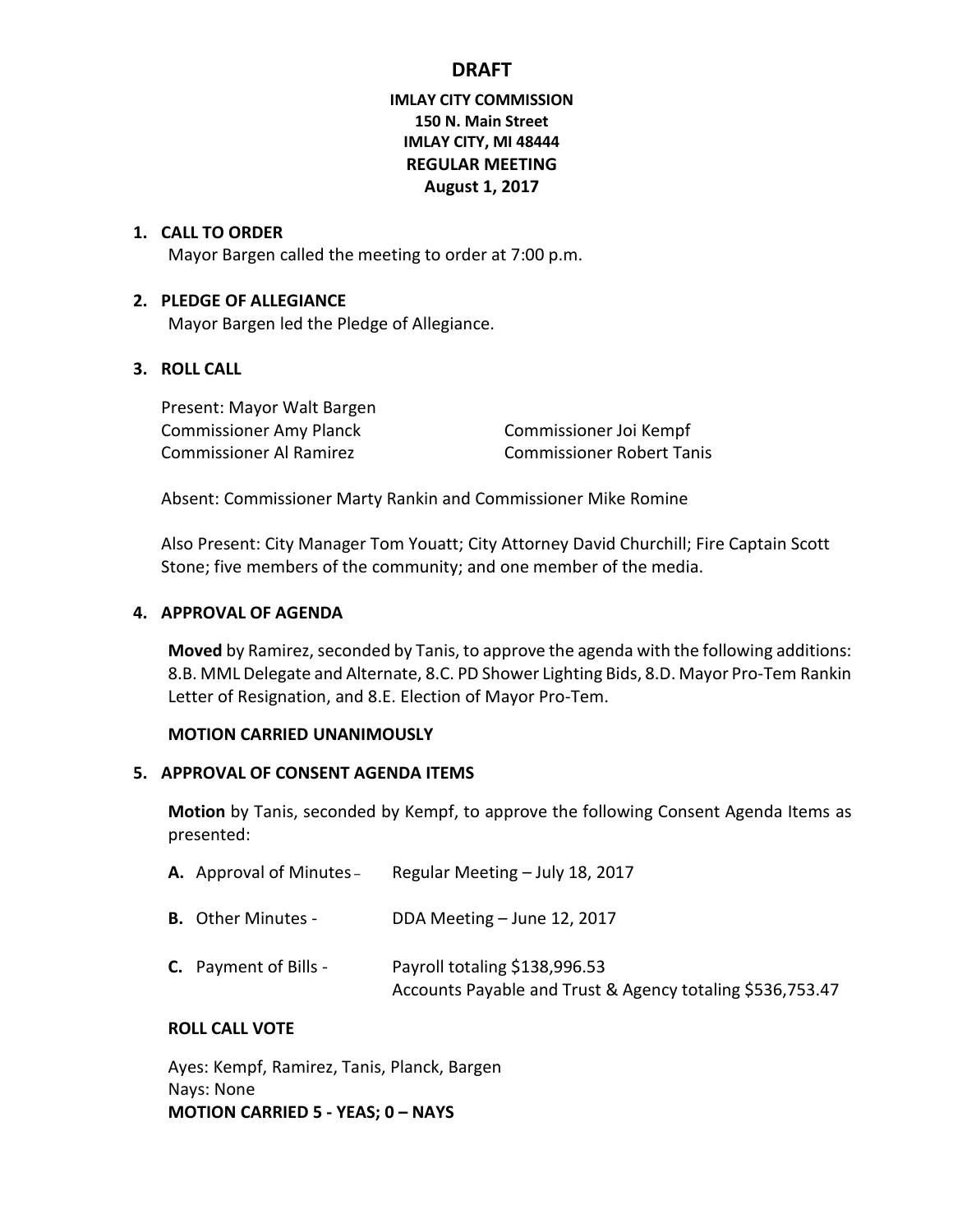# **6. CITIZENS FROM THE FLOOR**

Mayor Bargen offered time for Citizens from the Floor and there was no participation.

# **7. OLD BUSINESS**

## **A. Spicer Payment – Median/Gateway Landscaping Design**

City Manager Tom Youatt presented an invoice from Spicer Group for landscaping design services in the amount of \$6,130.90 and for the Median/Gateway Project. Youatt noted that Spicer Group had previously proposed a total cost of \$19,400.00 for preliminary design work and construction administration on the project and recommended approval of the payment.

**Motion** by Planck, seconded by Ramirez, to approve the payment for landscaping design services from Spicer Group for the Median/Gateway Project in the amount of \$6,130.90, as presented.

# **ROLL CALL VOTE**

Ayes: Kempf, Ramirez, Tanis, Planck, Bargen Nays: None **MOTION CARRIED 5 - YEAS; 0 – NAYS**

## **B. Blueberry Festival Parking Review**

Mayor Bargen initiated discussion regarding downtown parking for the Blueberry Festival and other events, referencing correspondence from Commissioner Romine as having insight into the topic. City Manager Tom Youatt noted having met with Commissioner Romine to consider a process for improved event parking downtown. Youatt reiterated the need to discuss the topic as a Commission after the Blueberry Festival to generate ideas and keep the discussion going and noted the importance of working with the Blueberry Committee to gain their input as well.

Commissioner Planck noted it was a good time for discussion while the City Attorney is present so that the Commission can learn the proper steps involved. Commissioner Ramirez noted the need to create an ordinance. City Attorney David Churchill stated that a traffic control order could suffice for such parking situations, but it is much better if the process is authorized through the Commission than through the Chief of Police. Commissioner Ramirez noted he would like to hear from the DDA and the Chamber of Commerce on this issue. Commissioner Planck inquired as to whether a shuttle system could be implemented.

## **8. NEW BUSINESS**

## **A. Resolution 2017-13 – 2017-2018 Budget Amendment No. 1**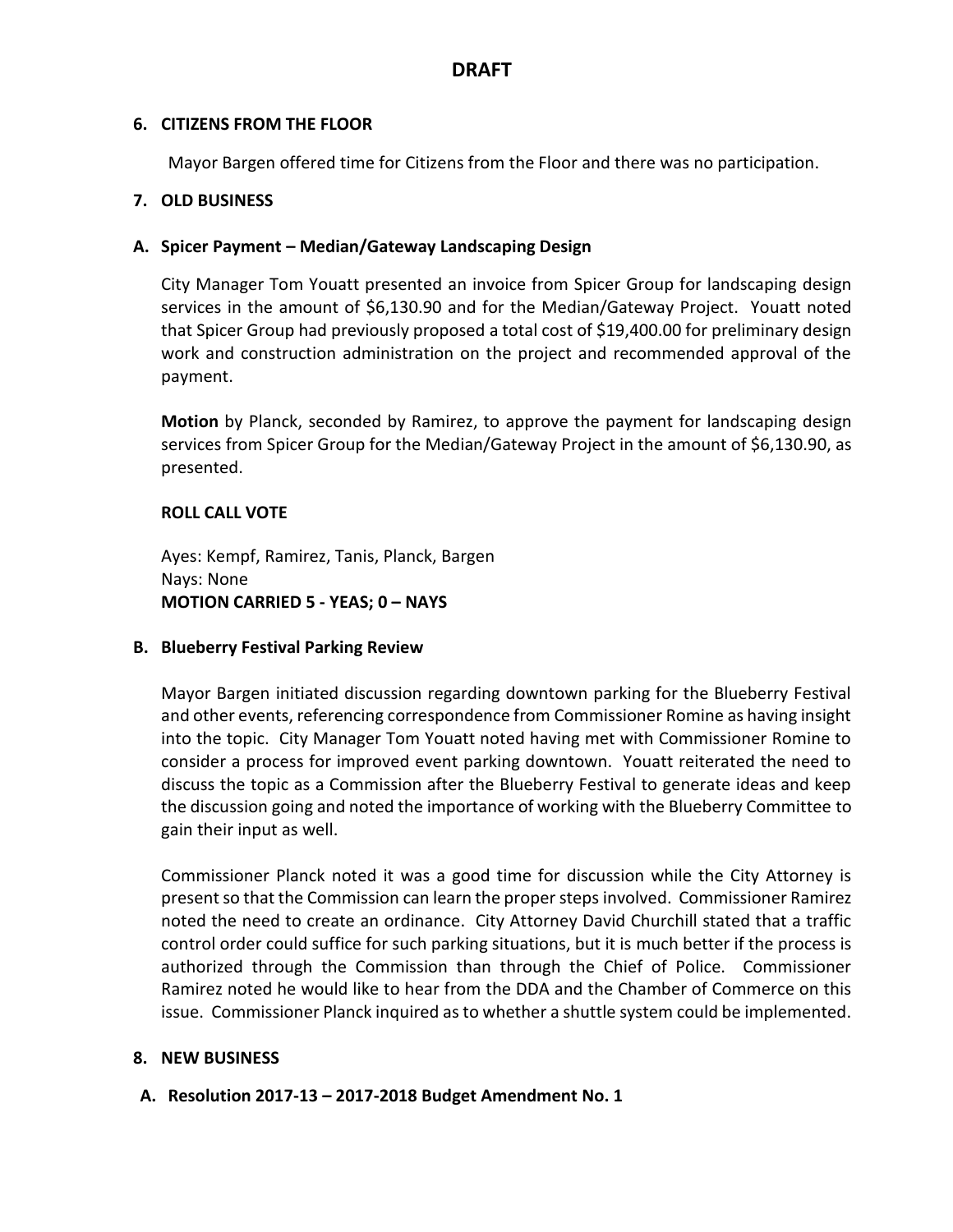City Manager Tom Youatt presented the first budget amendment for FY2017-2018, explaining that it is necessary to allow for the Polly Ann Trail Lighting expenditure and contribution to the Historical Commission. Youatt further noted that these expenditures are covered by General Fund fund balance and a \$10,000.00 donation from Pinnacle Foods towards the trail lighting project.

**Motion** by Planck, seconded by Kempf, to approve Resolution 2017-13 Budget Amendment No. 1 for FY2017/18, as presented.

### **ROLL CALL VOTE**

Ayes: Planck, Kempf, Ramirez, Tanis, Bargen Nays: None **MOTION CARRIED 5 - YEAS; 0 – NAYS**

#### **B. MML Delegate and Alternate**

City Manager Tom Youatt presented a request from the MML for the Commission to select a delegate and an alternate for the business portion of the upcoming MML Annual Convention taking place September 13-15, 2017. Youatt recommended naming Mayor Walt Bargen as delegate and himself as alternate.

**Motion** by Tanis, seconded by Ramirez, to designate Mayor Walt Bargen as voting delegate, and City Manager Tom Youatt as alternate voting delegate for the MML Annual Convention.

## **MOTION CARRIED UNANIMOUSLY**

#### **C. PD Shower Lighting Bids**

City Manager Tom Youatt announced the bid opening held on July 31, 2017 for Police Department Shower Lighting and noted that the bid specifications were unclear and the regular bid procedure was not followed, leading to discrepancies in the two bids received. Youatt recommended rejecting the bids received, drafting improved specifications, and readvertising. Youatt noted that the potential for additional lighting upgrades exist at the Police Department and he will be consulting DTE regarding its rebate program prior to readvertising new specifications.

**Motion** by Tanis, seconded by Kempf, to reject the two bids received for the Police Department Shower Lighting, with the intention of readvertising for bids with improved specifications.

#### **MOTION CARRIED UNANIMOUSLY**

#### **D. Mayor Pro-Tem Rankin Letter of Resignation**

Mayor Bargen presented a letter of resignation from Mayor Pro-Tem Marty Rankin effective August 1, 2017, as he no longer resides within the City limits. City Manager Tom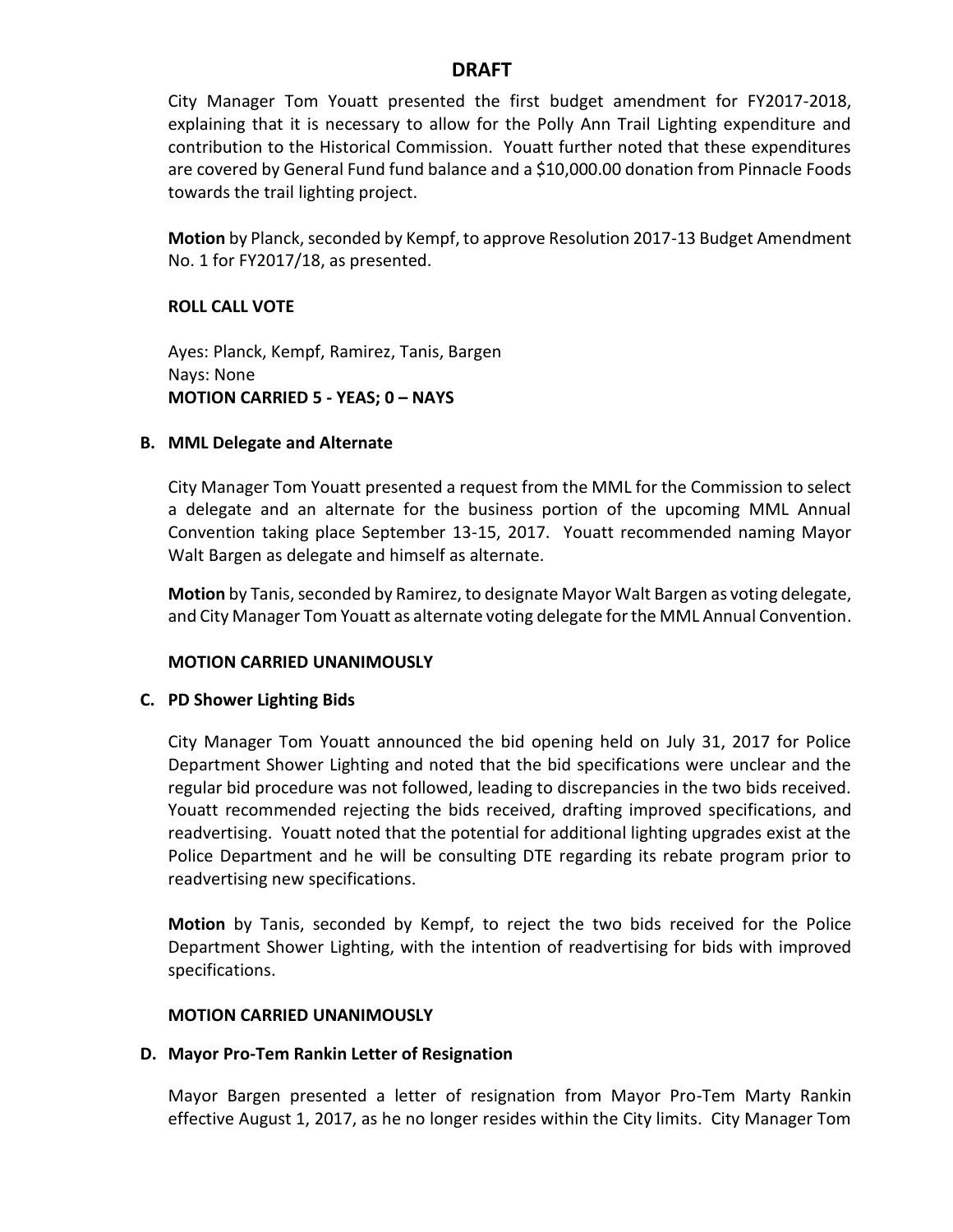Youatt affirmed his appreciation for the time he worked with Commissioner Rankin, noting his extended service to the City throughout the years. Mayor Bargen directed that a proclamation honoring Commissioner Rankin be prepared for the next meeting.

**Motion** by Tanis, seconded by Planck, to accept the resignation of Mayor Pro-Tem Marty Rankin, effective August 1, 2017, with regrets.

### **MOTION CARRIED UNANIMOUSLY**

## **E. Election of Mayor Pro-Tem**

Mayor Bargen announced the need for the Commission to elect a Mayor Pro-Tem to serve the remaining term vacated by Commissioner Rankin. City Manager Tom Youatt noted that the term of Commissioner Rankin had previously been extended to November 6, 2018. Commissioner Planck nominated Commissioner Kemp for Mayor Pro-Tem. Mayor Bargen called for any other nominations and there were none.

**Motion** by Ramirez, seconded by Tanis, to close nominations and cast a unanimous ballot for Commissioner Joi Kemp as Mayor Pro-Tem.

### **MOTION CARRIED UNANIMOUSLY**

### **9. MANAGER'S REPORT**

Additional information was attached to the packet.

City Manager Tom Youatt presented a letter from the DEQ referencing the closeout of the City's very successful SAW Grant with \$806,375.10 received in DEQ funds, and a local City match of \$33,259.18. Youatt also presented a letter from the DEQ along with the executed Grant Agreement for the Scrap Tire Grant. Youatt presented correspondence from the LCEMS Board of Directors detailing progress on base expansion, personnel, fleet maintenance, administration and legal defense. Youatt announced that litigation over the millage language has ended. Youatt reported he and DTE staked the locations of the twenty-two lights that will be installed along the Polly Ann Trail and met with contractors regarding tree clearing and brush removal. Youatt recognized WWTP Operator Casey Linck for the successful completion of his six month probationary period and reported that he is now classified as a regular full-time employee. Youatt recognized the staff of the DPW and Police Department for their exemplary work and dedication shown during the recent Blueberry Festival and Eastern Michigan State Fair events. Youatt announced the MML Annual Convention in Holland on September 13-15, 2017 and encouraged commissioners to let him know of any interest to attend. Youatt reported that he, along with DPW Superintendent Ed Priehs, met with Pinnacle Foods regarding their sanitary sewer project along Newark Road and learned that there is a City storm connection into the Pinnacle Foods sanitary sewer that the City will have to relocate. Youatt reported he is working with Spicer Group to determine the necessary curb and ditch work and will have an engineering proposal for Commission consideration at the next meeting. Youatt announced the unfortunate resignation of Wendy Muehleisen as Chamber of Commerce Director, noting that the Blueberry Festival had been ran very well under her direction. Youatt reported that initial designs are